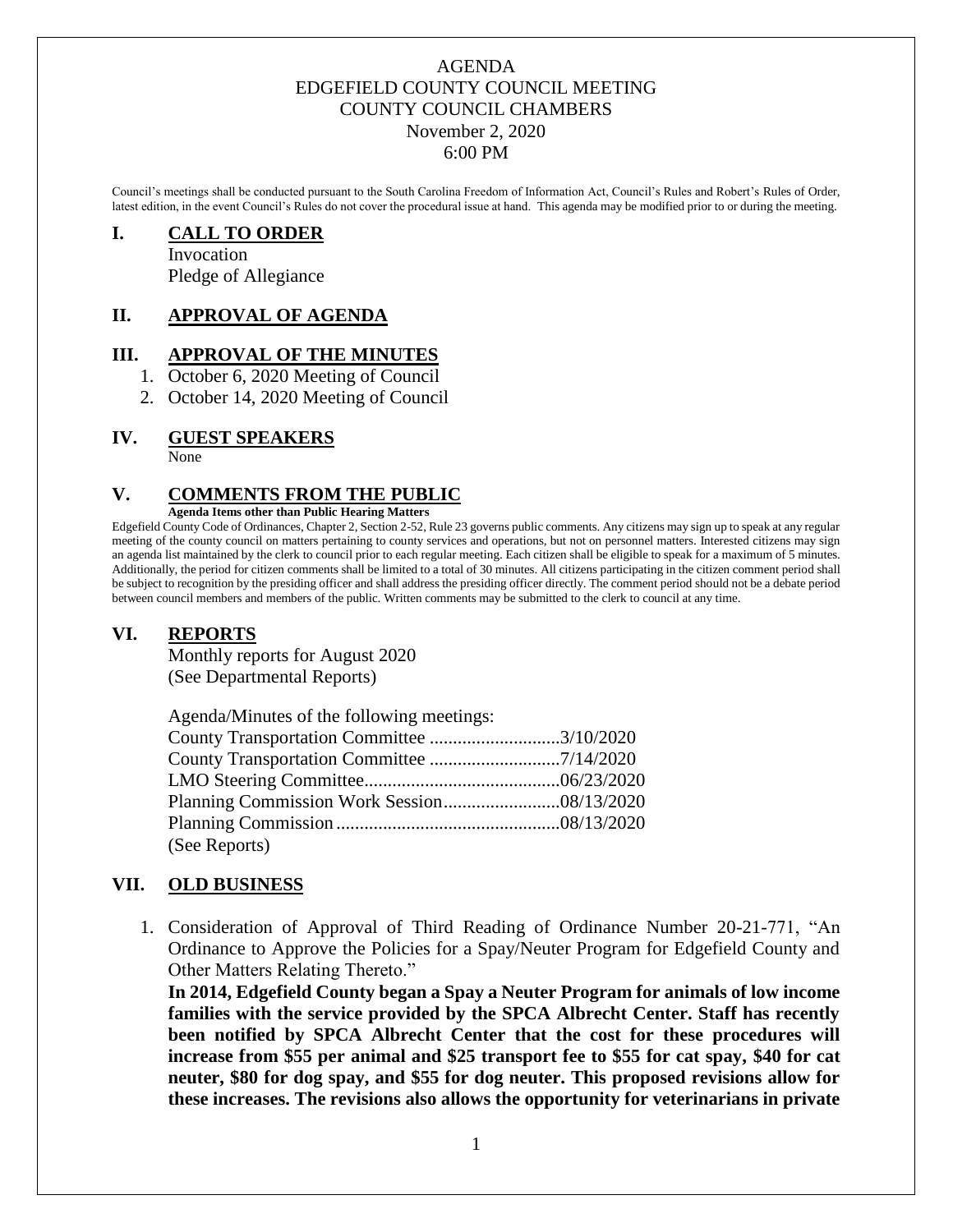#### AGENDA EDGEFIELD COUNTY COUNCIL MEETING COUNTY COUNCIL CHAMBERS November 2, 2020 6:00 PM

**practice the opportunity to participate in the program. Included is an Option 2 Ordinance with recommended changes from the County Attorney from the First Reading of this Ordinance. (Exhibit I)**

#### **VIII. NEW BUSINESS**

1. Consideration to Approve a Resolution Approving Income Criterial for a Spay/Neuter Program for Edgefield County. **This resolution will provide the income criteria for utilizing the Spay/Neuter** 

**Program. The income criteria being established is the same that is currently in place. The income criteria can be modified by a resolution by Council in the future. (Exhibit II)**

2. Consideration to Approve Authorization for the County Administrator to write a letter of support for a H-1B One Workforce Grant.

**This grant proposal would a collaborative effort of Aiken Technical College, Piedmont Technical College, Upper Savannah COG, Lower Savannah COG, and others to provide workforce training for Edgefield and Aiken County residents to position them for employment in the cyber industry.** 

**The H-1B One Workforce Grant Program offered by the U.S. Department of Labor is designed to develop replicable, comprehensive workforce strategies for preparing the workforce for middle-to high-skilled H-1B occupations within the information technology, advanced manufacturing, and transportation sectors**

## **IX. EXECUTIVE SESSION**

1. Discussion of proposed sale or purchase of property. Actions may be taken in public session on matters discussed in Executive Session including contractual matters.

## **X. COMMENTS FROM PUBLIC**

**All additional comments**

Edgefield County Code of Ordinances, Chapter 2, Section 2-52, Rule 23 governs public comments. Any citizens may sign up to speak at any regular meeting of the county council on matters pertaining to county services and operations, but not on personnel matters. Interested citizens may sign an agenda list maintained by the clerk to council prior to each regular meeting. Each citizen shall be eligible to speak for a maximum of 5 minutes. Additionally, the period for citizen comments shall be limited to a total of 30 minutes. All citizens participating in the citizen comment period shall be subject to recognition by the presiding officer and shall address the presiding officer directly. The comment period should not be a debate period between council members and members of the public. Written comments may be submitted to the clerk to council at any time.

## **XI. ADDITIONAL ITEMS TO REPORT BY THE COUNTY ADMINISTRATOR**

# **XII. COMMENTS BY THE COUNTY COUNCIL CHAIR**